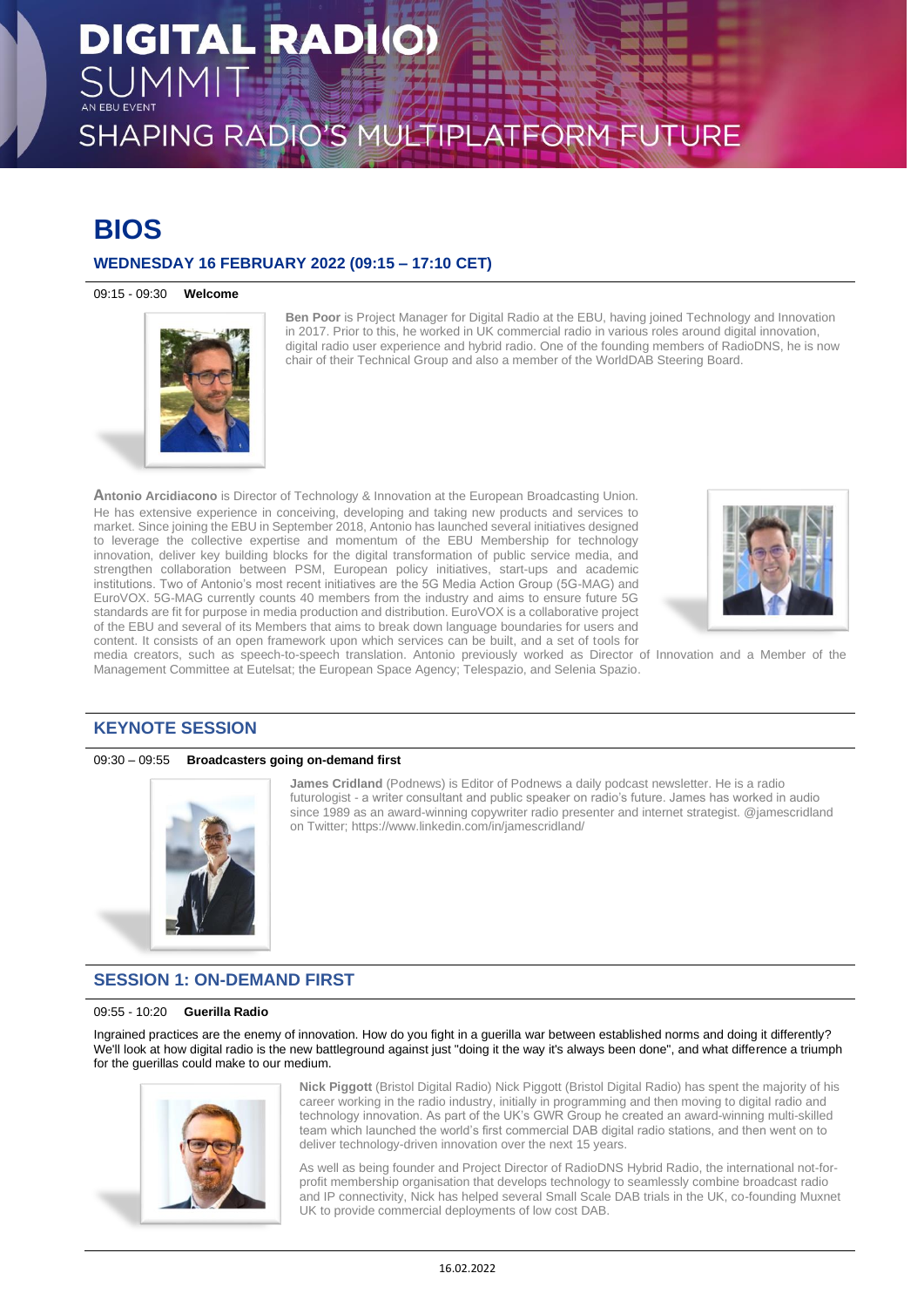## **DIGITAL RADIO** SHAPING RADIO'S MULTIPLATFORM FUTURE

## 10:20 - 10:45 **Radio New Zealand**



**Tim Watkin** has worked in journalism for nearly three decades, winning awards for news reporting, feature writing, TV and radio producing, and podcasting, including being named NZ Journalist of the Year in 2006. He's been deputy editor for the Listener, founding producer for TVNZ's Q+A and Executive Producer at TV3's The Vote and The Nation. He has written for the Guardian and the Washington Post, blogs at Pundit.co.nz and is currently Executive Producer, Podcasts & Series at RNZ.

RNZ podcasts – such as Gone Fishing, The Service, Our Changing World and White Silence – frequently top the podcast charts in New Zealand. They have won more than 40 awards in New Zealand, London and New York over the past five years and had more than 40 million downloads in 2021. Tim lives in Auckland and is married, with two sons and a dog.

## **SESSION 2: INNOVATIONS**

## 11:15 – 11:40 **EBU Bluepilot: podcasts on steroids**

EBU T&I explores how EuroVox, Peach and other technologies used for the News Pilot could be applied to Podcasts, helping Member deliver a better User experience to their audience.



Active since 2012 in the Broadcasting industry, first at RTS the french speaking Swiss National Broadcaster as a software developer, **Sébastien Noir** evolved to lead the development of multiple digital products and mobile applications. He then became the Product Manager of the VOD Platform PlaySRG for Switzerland, coordinating development teams, and delivering multilingual products for the different linguistic region.In 2017, he joined the European Broadcasting Union to work as Product Owner for PEACH, the Personalisation and Recommendation System developed by Broadcasters for Broadcasters. He now acts as head of Software Engineering in EBU Technology and Innovation Department, coordinating teams and developments effort of innovative Services like PEACH, EuroVOX, and the EBU News Pilot (monitoring tool and European Perspective).

## 11:40 - 12:05 **Building a low-cost digital radio receiver**



**Nigel Fry**, Director of Distribution - BBC World Service produces content in 42 languages, operating direct to home TV services in Arabic and Persian, radio services in 20 languages and producing television programmes in 12 languages. These reach an estimated weekly audience on tv of 131million and 158million on radio through direct transmissions or through a network of 800 partner broadcasters. Nigel is responsible for the aggregation, global distribution and transmission of BBC World Service broadcast programmes and channels. The systems and technologies include scheduling, automation, satellite distribution and transmitters, from low power FM to high power AM (shortwave and medium wave). In some countries BBC World Service radio is broadcast on DAB/DAB+ channels and for a number of years pilot DRM transmissions have been operated to Europe and in Asia.

## **Tim Whittaker**, head of audio development –

Cambridge Consultants, part of Capgemini Invent, is a world leader in innovation and technologybased consulting, helping ambitious companies achieve the seemingly impossible. From large multinationals to innovative start-ups, our clients trust us to develop breakthrough technologies and solve their most critical, high-risk challenges. With a team of more than 900 staff in Cambridge (UK), Boston, San Francisco and Seattle (USA), Singapore and Tokyo, we have one of the world's largest independent engineering and design development teams. Over the years, we have led the creation of major wireless technologies and developed service platforms that have transformed our clients' businesses. This includes the world's first single-chip Bluetooth radio, radios that manage more than half of the globe's airspace and the most densely packed cellular network in the world, which has revolutionized warehouse automation. Our breakthroughs across diverse markets range from telecoms, IoT and satellite, to healthcare, consumer, audio



and automotive. This technical expertise and deep market knowledge also provide the commercial insight that helps our clients navigate the emerging technology landscape and offers the intelligence to underpin their most critical strategic decisions. www.CambridgeConsultants.com



**Matthew Phillips** Matthew is the VP of Marketing for CML Microcircuits Ltd. CML was Europe's first 'fabless semiconductor' company when started 53 years ago. It is now a world leader in high performance, low power consumption IC's for wireless communications. CML specialises is radio frequency (RF) and DSP technology bringing its effective low power design skills to both disciplines. Many Public Safety and life critical communication devices are based on CML's unique technology.

Matthew has worked with wireless semiconductor devices in business strategy, market, and product creation for over 30 years. He has helped companies develop market leading products in the Bluetooth, Wi-Fi, GNSS, and Cellular segments. Matthew aims to use that experience to support Digital Broadcasting for the worlds unconnected. Matthew believes low power, low-cost digital technology can drive social, educational, and commercial benefits in many regions of the world.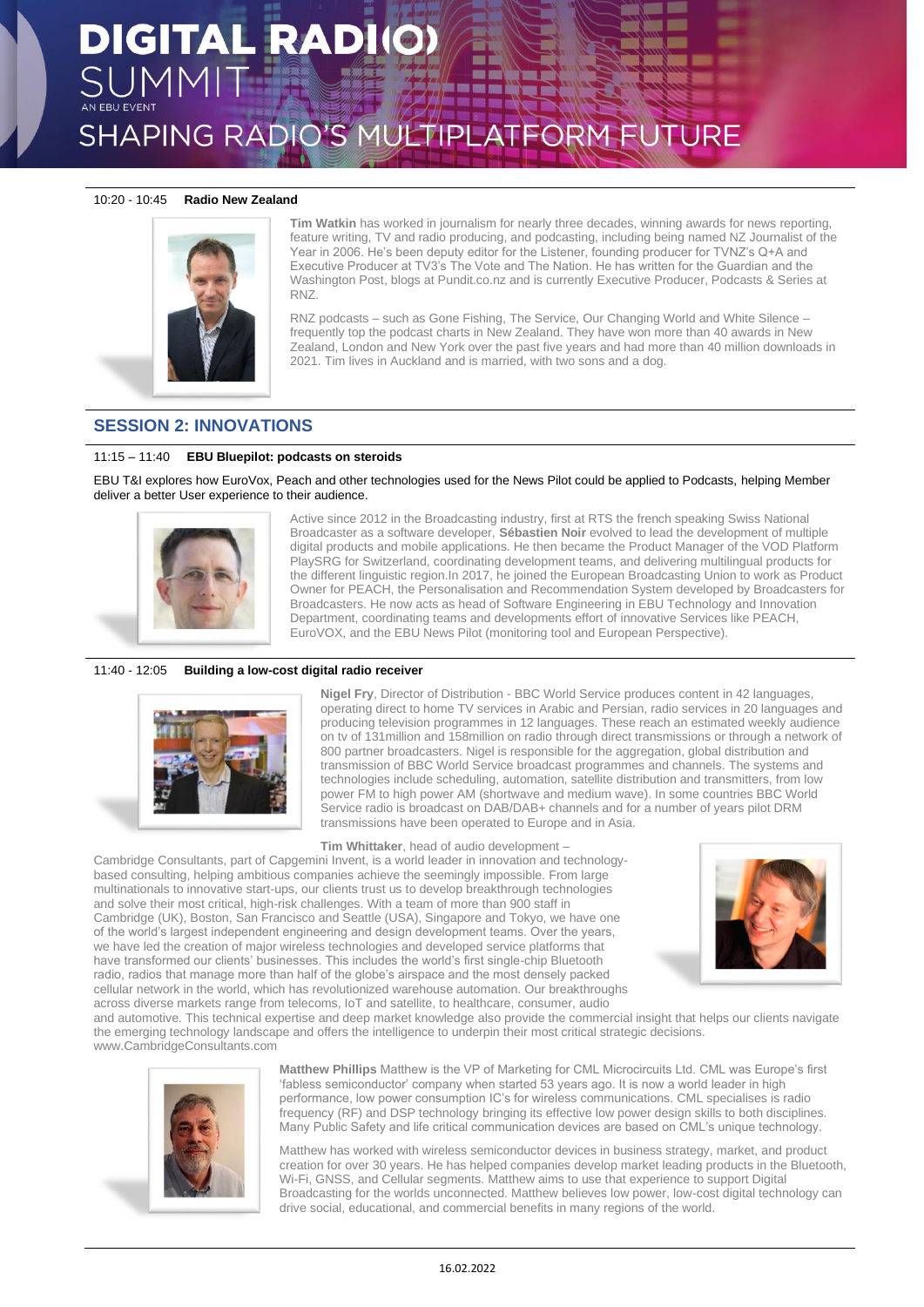### 12:05 – 12:30 **When virtualisation meets radio production**

Virtualisation brings multiple opportunities for radio brands to get closer to their audience and flourish in the new media world.



**Benjamin Lardinoit** (OnHertz) is the CEO and co-founder of On-Hertz the Belgian specialist of virtualised production solutions. Combining his passions for live audio and innovation Benjamin is helping media brands get closer to their audience by breaking free from the limitations of legacy hardware environments. https://www.linkedin.com/in/benjamin-lardinoit-38194a17/ https://www.linkedin.com/company/on-hertz/ https://twitter.com/on\_hertz

### 12:30 - 12:45 **Discussion and reflections**



**Edita Kudláčová** is the Head of radio at the European Broadcasting Union. She is a senior radio and audio executive with more than 12 years' experience at Czech Radio. Kudláčová took up her position at EBU in March 2021. Prior to that, Edita Kudláčová worked at Czech Radio in 2008, since 2013 as the Head of International Relations in 2013 and her last role was Chief Creative Producer, a post she has held since 2016. She worked both on innovative audio content production as well as radio and audio trends, and has always been cooperating closely with the national and international audio community of producers and innovators. She has won multiple awards in journalism and public service for her work, including the Journalism Award for the best online journalism, and 2018 Prix Europa for the Best Digital Audio Project that the team won for their 1968 Project. Her experience includes extensive collaboration with public service media outlets.

## **SESSION 3: AUTOMOTIVE RADIO**



Moderated by **Elisha Sessions** (BBC) worked in digital production and podcast commissioning before joining the BBC's digital partnerships team where he is focused on in-car distribution.

### 13:45 - 14:10 **Case Study: Audience behaviour in car**

BBC commissioned a large piece of audience research to understand our audiences needs and barriers to content in car. The research uncovered a complex ecosystem of needs and mediating factors that influence audio choices people make when in-car.



**Aleksandra Gojkovic** (BBC) specialises in audience research in emerging technology and distribution. She delivers industry-leading audience and market insight across areas such as immersive experiences, AI, smart speakers, and more. She has been leading BBC's research into connected cars, ensuring a thorough understanding of audiences is at the heart of decision making

### 14:10 – 14:25 **Radio in cars in Europe today**

Analysis of audio and radio in-car listening trends with a main focus on the European markets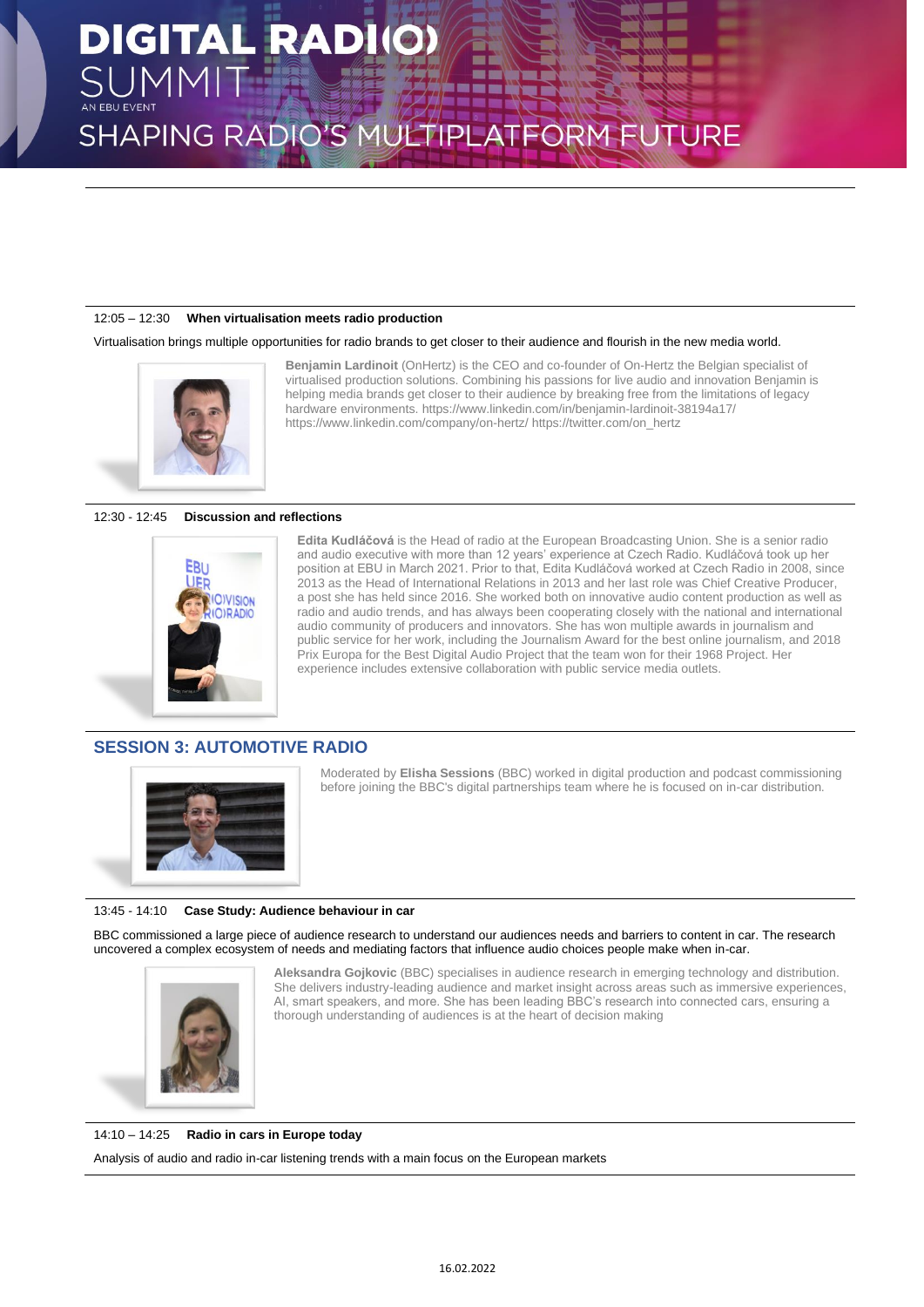# **DIGITAL RADIO** SHAPING RADIO'S MULTIPLATFORM FUTURE



**Matthieu Rawolle** (EBU MIS) After graduating in economics I started to work in the media industry. From a data analyst I became a media analyst. Passionate by music and radio I joined the European Broadcasting Union in 2021 to work specifically on related topics. In the organization's Media Intelligence Service I'm writing reports and helping the EBU's Members anticipate the evolution of the industry and defend the crucial uniqueness and value of public service media. https://www.linkedin.com/in/matthieu-rawolle-1906a4128/

### 14:25 - 14:50 **Powering the connected cars: the key role of the App Stores**



**Sergio Sousa** (Faurecia Aptoide Automotive) is Partnership Manager at FAA and joined the company in its very beginning – when the App Stores in connected cars were still a path to be paved. Since then, he has been focused on building a comprehensive and diverse Apps Ecosystem that aims to bring renewed connected experiences to the car manufacturers and their customers.

### 14:50 - 15:15 **Exploring the service ecosystem**

The performance car brand's electric fastback Polestar 2 was the first car with Google Automotive Services and Android Automotive, providing a platform of easy accessibility to familiar content. Anya will talk about the importance of understanding your audience wants and needs, as well as the value of making use of user data to personalise the experience of radio in the car.



**Anya Ernest** (Polestar) Exploration Lead. Anya is driven by understanding how technology, business, and design interact in order to design meaningful user experiences and creative digital services. She finds inspiration in trying to understand scenarios and how people act in them. In the role she explores now, Anya leads Polestar's explorative work from a service and systemic design perspective through partnerships, student relations and cross-organisational work. She also works with the continuous exploration of the in-car apps within Android Automotive for all Polestar markets. Anya studied Interaction Design at Chalmers University of Technology in Gothenburg, Sweden. She is also a regular participant in panels and podcasts, as well as a regular lecturer at Hyper Island and Yrgo. She is also on the Board of Advisors for Yrgo and Rethink, Karlstad University.

## **INTERLUDE: DIGITAL RADIO STRATEGIES**

### 15:30 - 15:55 **What to do with all of that content?**

How the Canadian Broadcasting Corporation packages, publishes and distributes 100 new pieces of on-demand audio a day.



**Kevin Siu** is the Senior Director of CBC Gem and CBC Listen at the Canadian Broadcasting Corporation, where he leads the strategy and product roadmap for the OTT video and audio streaming services. Previous to joining the CBC in 2019, he held several roles at The Globe and Mail, including managing editor, head of digital and head of experience.

**Julie McCambley** is the Senior Manager of Planning & Operations with CBC Listen at the Canadian Broadcasting Corporation. Julie is responsible for driving reach, engagement and revenue by helping to develop the CBC's digital audio strategy and implementing the day-to-day operations that support it. Previous to joining this team in 2019, Julie held several roles within CBC, including head of Network Radio Operations, Operations Manager for CBC North and head of Contingency planning.



## **SESSION 4: DISTRIBUTION MATTERS**